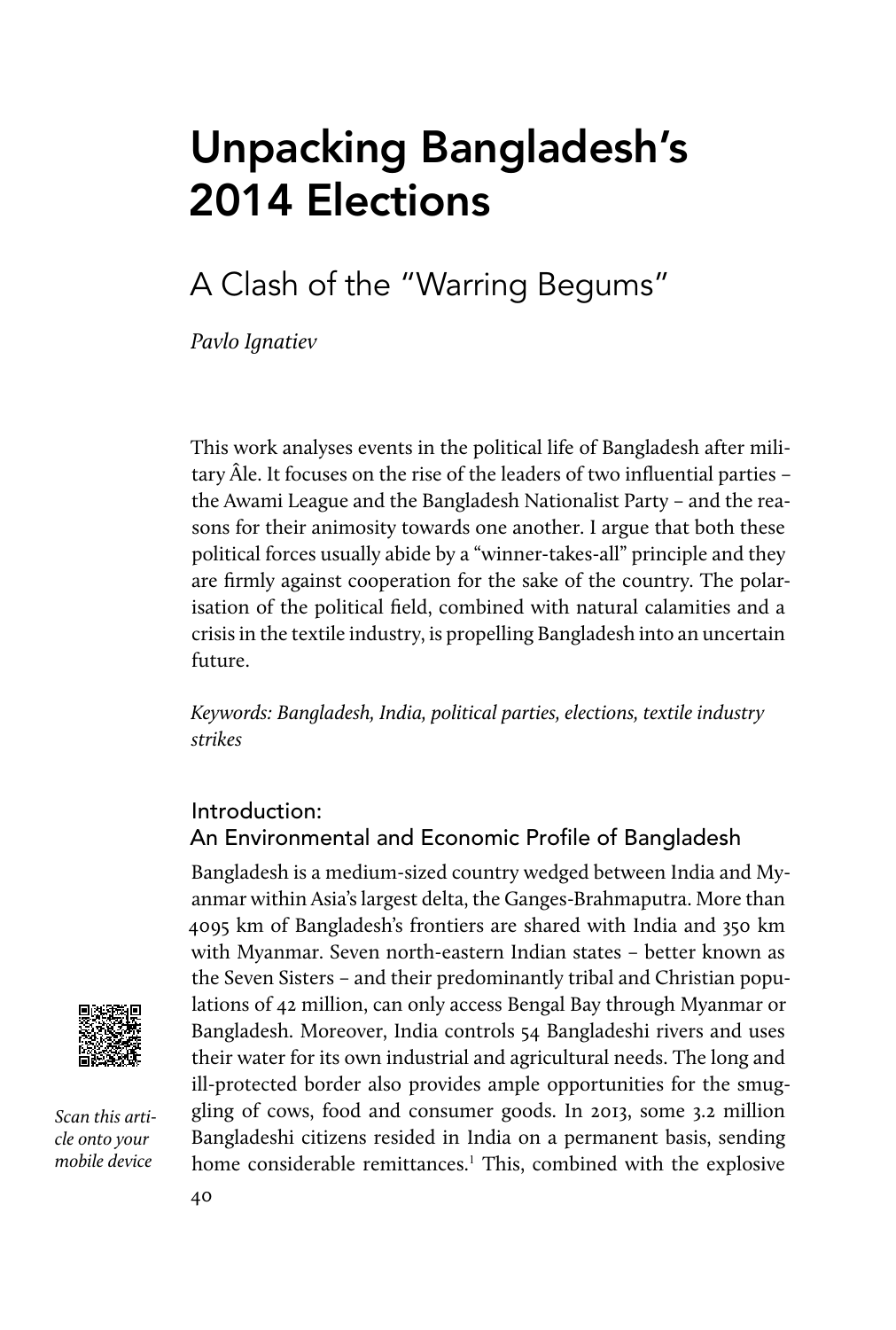issue of the presence of illegal Bangladeshi immigrants in eastern and north-eastern Indian states, has made official relations with Delhi a topic of extraordinary political importance. Ties with neighbouring Myanmar are also under constant strain because of the unresolved question of Rohingya refugees—stateless people of Muslim faith who are persecuted in Buddhist Myanmar and have fled from the Rakhine state to eastern Bangladesh. Most political parties maintain that the half-million Rohinyas must either be ignored or deported because they are creating an economic and security crisis in the Cox Bazaar area.<sup>2</sup>

Given the huge population of 156 million living in Bangladesh's 144,000 sq km, local resources and climatic conditions are not conducive to providing support. The Bangladeshi economy is highly dependent on several export commodities, with the textile industry playing a leading role on top of remittances. The export of ready-made garments brings in more than \$25 billion (USD) annually and provides work for Âral women in 4,500 factories, many of which were constÂcted illegally without fulfilling essential security requirements. These cheap goods are supplied to huge department stores in Western countries, and Bangladesh occupies second place behind China as an exporter of garments. Historically, the eastern regions of Bengal depended on sugar cane and jute, the "golden fibre," but huge areas of land were occupied with rice plants since the country's numerous citizens placed it among the world's top consumers of this staple food. The population explosion led to the fragmenting of the land into tiny allotments, making an economy of scale impossible and paving the way for micro-credits to millions of needy households. The upshot is that 35 million people are borrowers of small amounts of money from banks for the poor.<sup>3</sup> In 1965, the country's workers began to dismantle huge ocean-going vessels on the beaches of Sitakunda near Chittagong. Today, more than 200 000 people are employed in this dangerous enterprise, and Bangladesh ranks second behind Pakistan in the annual number of dismantled ships. In 2012, 70 ship-breaking yards turned 260 ocean vessels weighing 3.1 million tonnes into scrap metal which was later supplied to the constÂction and metallurgy industries, meeting more than half of the country's steel requirements.<sup>4</sup>

The Bangladeshi land mass is criss-crossed by numerous rivers (of which the Ganges, the Brahmaputra and the Meghna are the most important) and predominantly flat except for the mountainous Sylhet district and Chittagong Hill tracts in the interior not far from the biggest port, Chittagong. The country is therefore extremely vulnerable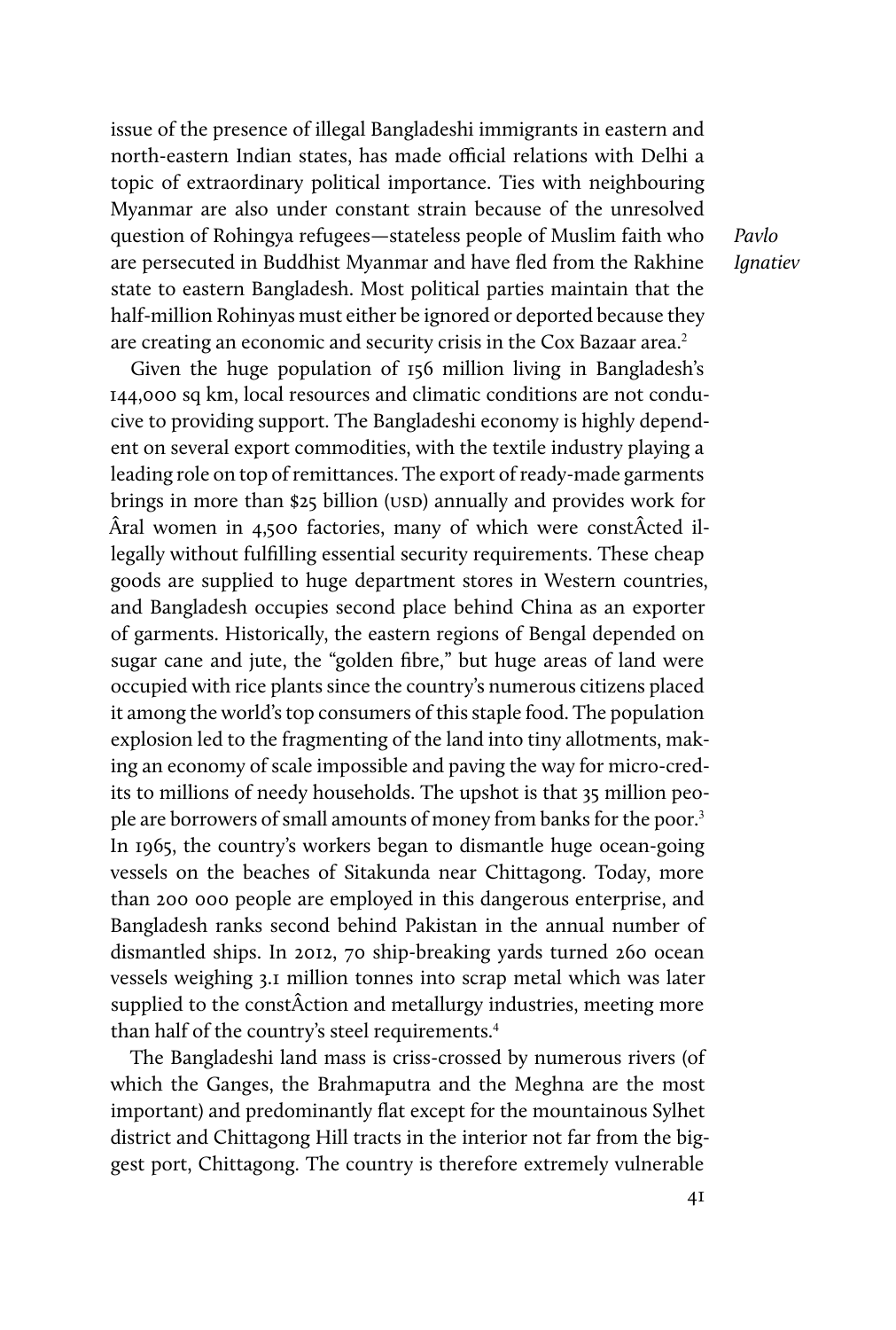to typhoons and floods, and every year at least 20% of the area is submerged during the heavy monsoon rains. It is famous for its concrete shelters with wide roofs for rescue helicopters and lowered platforms for the cattle which dot the countryside, occupying fertile land in the coastal zone. Bangladesh also remains one of the main contributors to world ferry disasters, with a large number of these vessels colliding and capsizing during the rainy season. The overpopulated nation is highly dependent on river transportation, and these unfortunate events are connected with bad weather and the desire of ferry owners to boost earnings by offering room on boats to more people than they can carry. The country is also no stranger to black-outs due to its ill-developed electricity distribution network and natural calamities. In these conditions, remittances from Bangladeshi citizens in the Persian Gulf, India, Malaysia, the us and uk play an increasingly important role in economic development and substitute investments. In 2012-2013, Bangladeshi citizens received nearly \$15 billion (USD) from relatives employed abroad mainly as cheap blue-collar workers.<sup>5</sup>

#### The Political Context

**CEJISS** 2/2015

> Bangladesh became independent in 1971 after a bloody war with Pakistan. During those events, Sheikh Mujibur Rahman, one of the leaders of the historic Six-point movement attained the status of a national hero. He went on to Âle the country in different capacities until August 1975 when he was killed along with his wife, three sons, two daughters-in-law and servants in a coup organised by junior officers. After an epoch of revolts and military Âle from 1975 until 1990, the country finally embarked on democratic development. Two political groups which had successfully organised mass protests against the dictator Hussain Muhammad Ershad came to prominence: the Awami League (the People's League) and the Bangladesh Nationalist Party (bnp). The leader of the first, Sheikh Hasina based her legitimacy on family connections (Sheikh Mujibur Rahman had been her father) and supported a policy of close relations with India along with the creation of a secular state. Zia Khaleda, the head of the bnp, was the widow of the charismatic general Zia Rahman, who had been a military hero in the independence movement and president of the country from 1977 to 1981; she defended the idea of an Islamic nation completely independent from India with close links to the Muslim world. Deep-seat-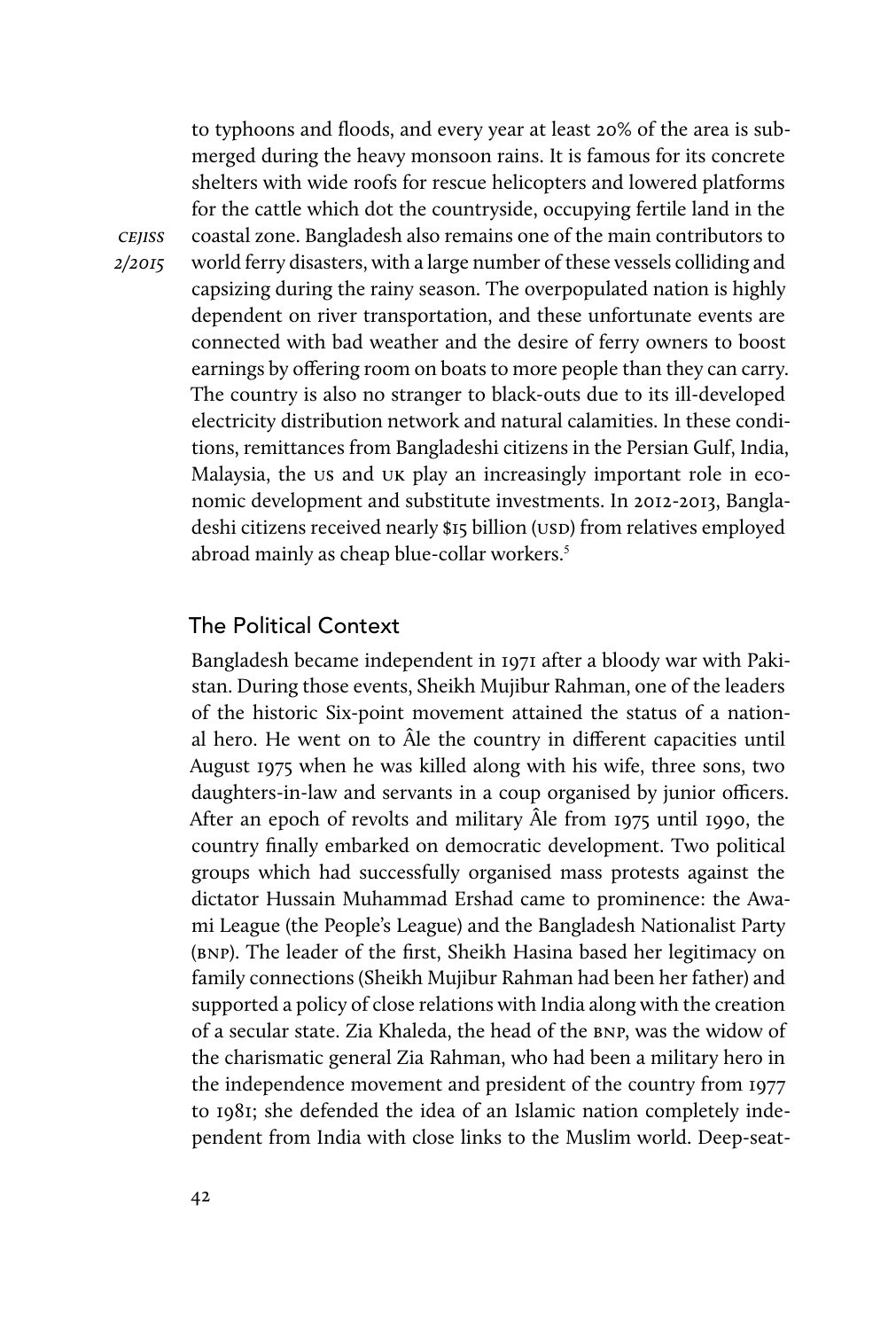ed and irreconcilable differences between these political programmes combined with personal animosities produced constant conflicts between the two influential political group leaders, whom people dubbed the "battling begums." Former president Hussain Muhammad Ershad, who Âled the country de facto or directly from 1982 to 1990, received a lengthy prison term in 1991, but his Jatiya Party (National Party) remained the third most influential force with a moderate programme based on Bangladesh's economic development.

Zia Khaleda became the country's first woman prime minister in 1991. She was among the individuals responsible for the passing of the 12th constitutional amendment of 06 August 1991, which brought in a parliamentary form of government instead of a presidential system. Unfortunately, the period of Zhaleda's Âle until 1996 was fraught with serious political scandals. While these years saw advances in education and the introduction of a nationwide tree-planting programme, Bangladeshi society was engulfed by a serious religious conflict.<sup>6</sup> In 1994, the popular writer Taslima Nasrin published her book Shame, which criticised the limited rights of women under Islam. She immediately faced death threats and was forced to leave the country. Periodic public riots also terrorised Hindu and Ahmadi religious minorities. In the same year, opposition parties boycotted parliament and began organising hartals (shutdowns) after unknown persons assaulted their activists with knives and batons. First staged by Mahatma Gandhi in historic Bengal, hartals can be defined as general strikes and shop closures intended to cripple the economy over a defined period—say for 24 or 72 hours. In Bangladesh, they are extremely violent and followed by the torching of tÂcks and buses, burnings of tyres on roads, erecting of stone barricades and street skirmishes. So-called soldiers of democracy are responsible for enforcing hartals with petrol bombs and ordinary weapons. Many local workers and schoolchildren stay home to avoid becoming the victims of this street violence.<sup>7</sup>

After another victory in the FebÂary 1996 elections, Zia Khaleda's government had its legitimacy undermined following accusations of widespread ballot-rigging. Under pressure from international donors and the Awami League, she agreed to hold new elections, introducing a  $I3<sup>th</sup>$  constitutional amendment to set up a neutral caretaker government in order to organise a free and fair national electoral process over a 90-day period. The Awami League leader, Sheikh Hasina, was suddenly thÂst into power as a result of this repeat campaign in June 1996.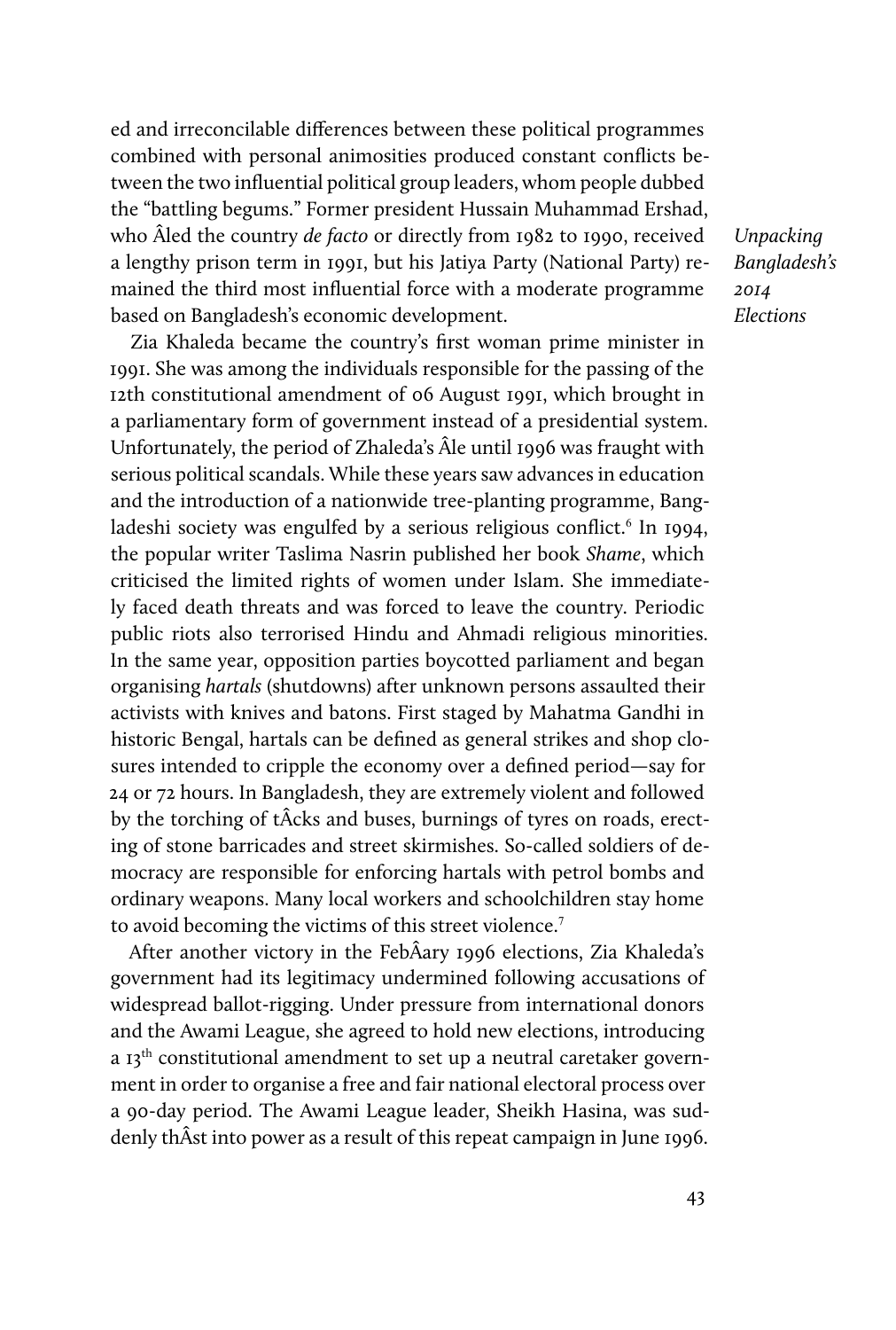After several days of incumbency, she agreed to free former president Ershad from prison on parole in exchange for his party's participation in a Âling coalition. Thanks to this political support and guidance, she introduced a foreign policy based on cooperation with regional neighbours.

**CEJISS** 2/2015

In 1997, Bangladesh, became a co-founder of the Bangladesh, India, Sri Lanka, Myanmar and Thailand Economic Cooperation (bimst-ec) regional group whose members were countries around the Bay of Bengal. The bimst-ec Permanent Secretariat opened in Dhaka in 2014, and the organisation defined 14 areas of cooperation. Bangladesh became responsible for the issues of climate change, trade and investments.<sup>8</sup> During the same year, Sheikh Hasina also helped to create an important organisation composed of the biggest Muslim countries. Named the Developing-8 (D-8), the group encompassed 60% of the population of the Islamic world with Bangladesh, Egypt, Indonesia, Iran, Malaysia, Nigeria, Pakistan and Turkey as its members. Unfortunately, the participation of Bangladeshi leaders in D-8 activities was marred by scandals because of their strained relations with Pakistan and demands for unilateral duty-free access to the markets of member states.<sup>9</sup> On the other hand, the ties with India were mended due to a historic treaty on the sharing of Ganges water in 1996.

In 1999, Bangladesh became a signatory of the Kunming Initiative intended to rebuild the old Stilwell Road between north-eastern India and southern China, which had been heavily used during wwii as a lifeline for Chinese guerrillas. This motorway is positioned to handle 25% of the trade between China and India. Bangladesh, situated between the two countries, is likely to see investments in its road infrastÂcture and ports.<sup>10</sup> However, Hasina's government failed to pay significant attention to developments within Bangladesh. The exception was her signing of a peace accord with the representatives of the Chittagong area hill tribes in 1997. This accord envisaged broad autonomy for the region of five million people along with the resolution of land disputes between tribal people and Muslim settlers from the plains, withdrawal of some military bases and limits on the migration of impoverished Bangladeshis to Chittagong Hill tracts.<sup>11</sup>

Unfortunately, an atmosphere of lawlessness persisted within Bangladesh. In 2000, the Public Safety (Special Provisions) Act was adopted, stipulating that special tribunals be created to deal with violent street crimes. The legislature specified harsh penalties for felonies including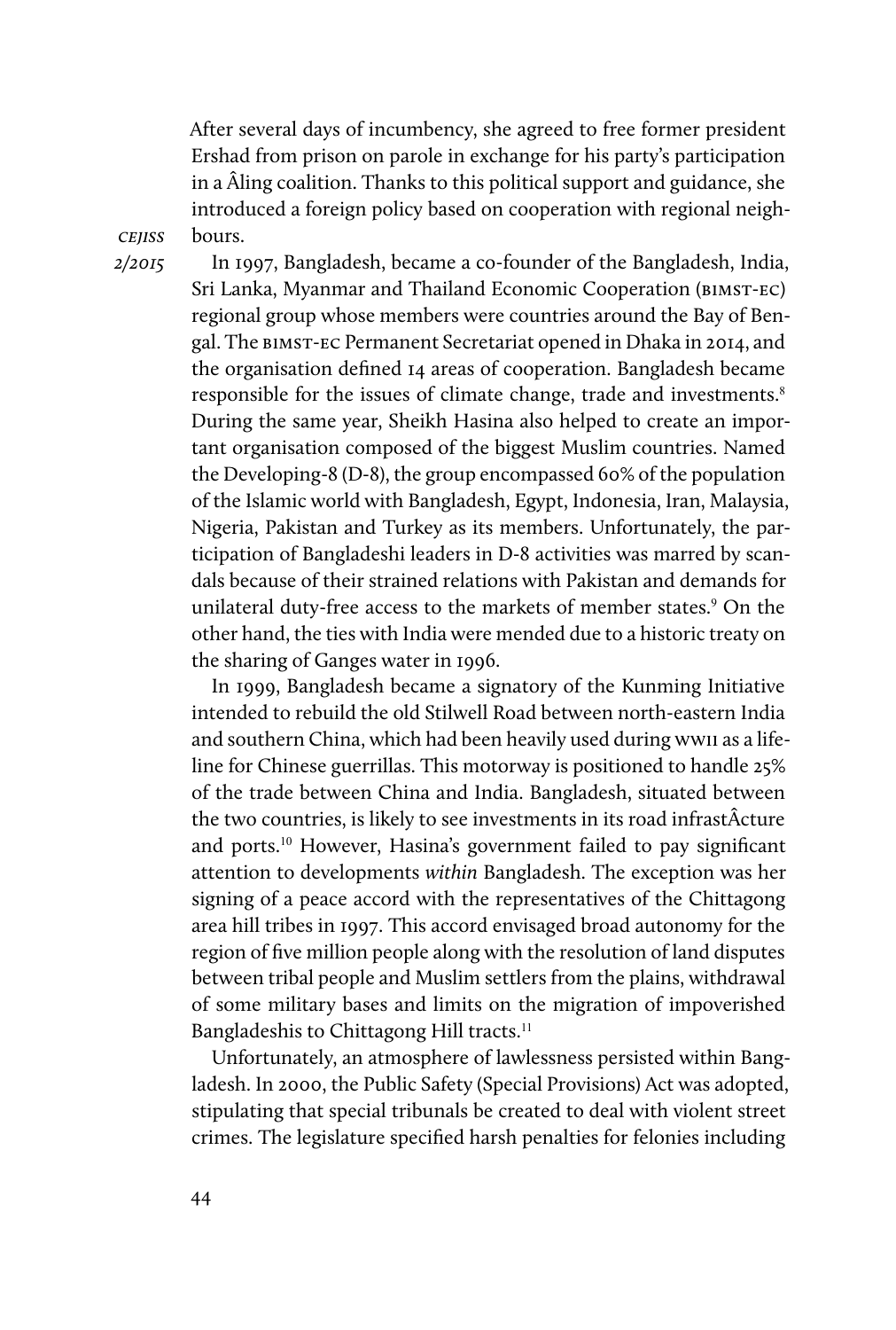hijacking, extortion, damage to automobiles, road blockades, kidnapping and terrorism. Special one-member tribunals were established to conduct speedy trials of accused persons, many of whom had been arrested during street protests and nationwide hartals. Controversially, the Act also cancelled the bail procedure for accused persons.<sup>12</sup>

However the events that would give Bangladesh its nickname of "the chaotic democracy" happened during the second term of Zia Khaleda and her Islamist partners after she won the general election of October 2001. Her son, Tarique Rahman, became the second most powerful person in the country and the heir to Khaleda's Bangladesh Nationalist Party. He also amassed a fortune very quickly with the help of several questionable deals. Immediately following Khaleda's party victory, the representatives of Hindu and Buddhist minorities were targeted in public violence; members of the Awami League also suffered frequent assaults at the hands of street gangs loyal to the government.

And, the cult of Osama bin Laden was visible on the streets. In 2002, Islamists torched several movie theatres as symbols of Western civilisation. The date 15 August was declared a national holiday ostensibly as the anniversary of Zia Khaleda's birth in 1945. This brought new friction to relations with the Opposition since Sheikh Mujibir Rahman, the father of Bangladesh's independence, had been killed without remorse on 15 August 1975, and the Opposition observed that date as a national day of mourning. In fact, Khaleda's birth certificate revealed that she was born on 05 September.<sup>13</sup> To add insult to injury, during an opposition rally in Dhaka on 21 August 2004, protesters against the assaults on Awami League workers in Sylhet were attacked by hand grenades, 13 of which exploded in the dense crowd. Some 24 demonstrators died and 500 were wounded, including Sheikh Hasina, who was left partially deaf.<sup>14</sup>

In 2004, the government unveiled an elite anti-crime and anti-terrorism Bangladeshi police unit consisting of 4525 personnel and known as the Rapid Action Battalion (RAB). The athletic squad members wore different types of weapons along with armour, black uniforms with rab in gold lettering, bandanas and glasses; strikingly, their sniffer dogs were also black. Created to protect citizens against street crime, the squad soon became the main governmental force in the fight against opposition rallies; these officers did not hesitate to open fire or to kill indiscriminately.<sup>15</sup> Taking systemic corÂption into consideration, Zia Khaleda's government also introduced an independent Anti-corÂp-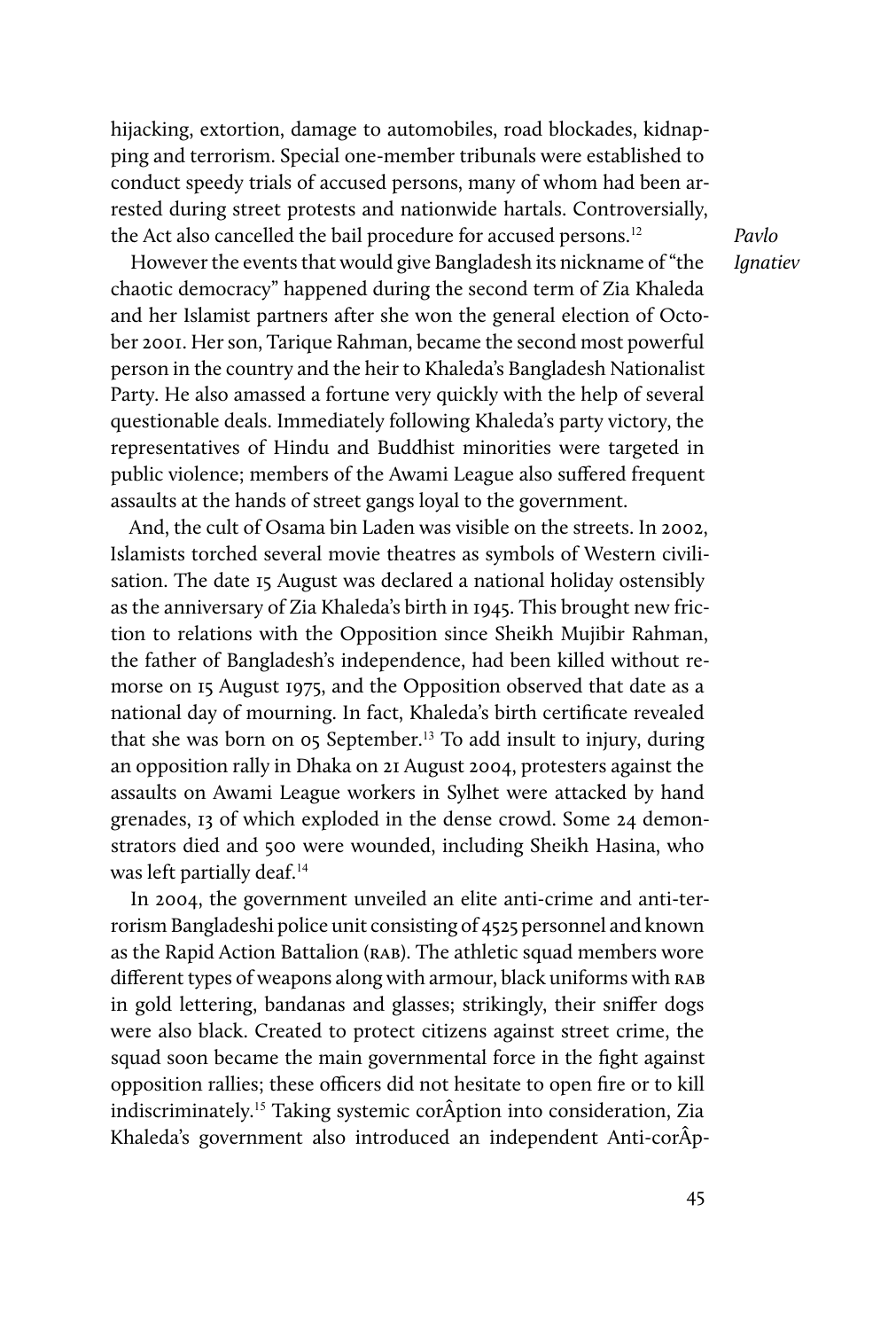tion Commission (acc) in order to appease international donors by investigating document forgeries, the embezzlement of state subsidies and loans, money laundering crimes, illegally amassed wealth and tax evasion among the representatives of the political elite. This special body was supposed to be independent and neutral but in reality its stÂcture was defined by the government, which also financed the acc's activities.<sup>16</sup>

The tense atmosphere inside the country was aggravated by the conflict with India, which had persistently accused Bangladesh of harbouring terrorists from the seven north-eastern states. Those accusations became more frequent after 2003 when the Indian and Bhutanese armies banished rebels from southern Bhutan during Operation All Clear and those rebels had to evacuate the remnants of their forces to neighbouring Bangladesh. In 1989, the Indian government began to constÂct a security fence close to the border and it intensified this work during Zia Khaleda's Âle. The government also went ahead with a policy of deporting illegal migrants originating from its eastern neighbour. Officials in Delhi claimed that the border barrier was needed to stop infiltration by terrorists and smugglers, but many Bangladeshis were outraged about the denial of opportunities to smuggle goods and cross the border in search of jobs. India's mass media also criticised Bangladesh's Islamist parties harshly for attempting to create an Islamic state; it discussed plans to divert water from the transboundary rivers. But the real outrage in Dhaka was due to the killing by Indian border guards of more than 1000 Bangladesh citizens and torture of another 1000 who had tried to cross the border between 2000 and 2014. The problem was exacerbated by the presence of 162 enclaves in India and Bangladesh where 51 000 people of questionable status resided.<sup>17</sup>

After clashes on the streets between activists from the two biggest parties in early 2007, the military temporarily took power into its own hands, and together with an interim government led by FakÂddin Ahmed, these generals initiated a policy known widely as Minus Two. Its aim was to remove the warring begums from politics and create a third alternative political force. As a result, both former prime ministers and 160 prominent politicians were detained along with thousands of activists. However, the representatives of military circles had no intention of becoming the new Âlers of the impoverished country facing dire economic problems. For one thing, they were afraid of los-

cejiss 2/2015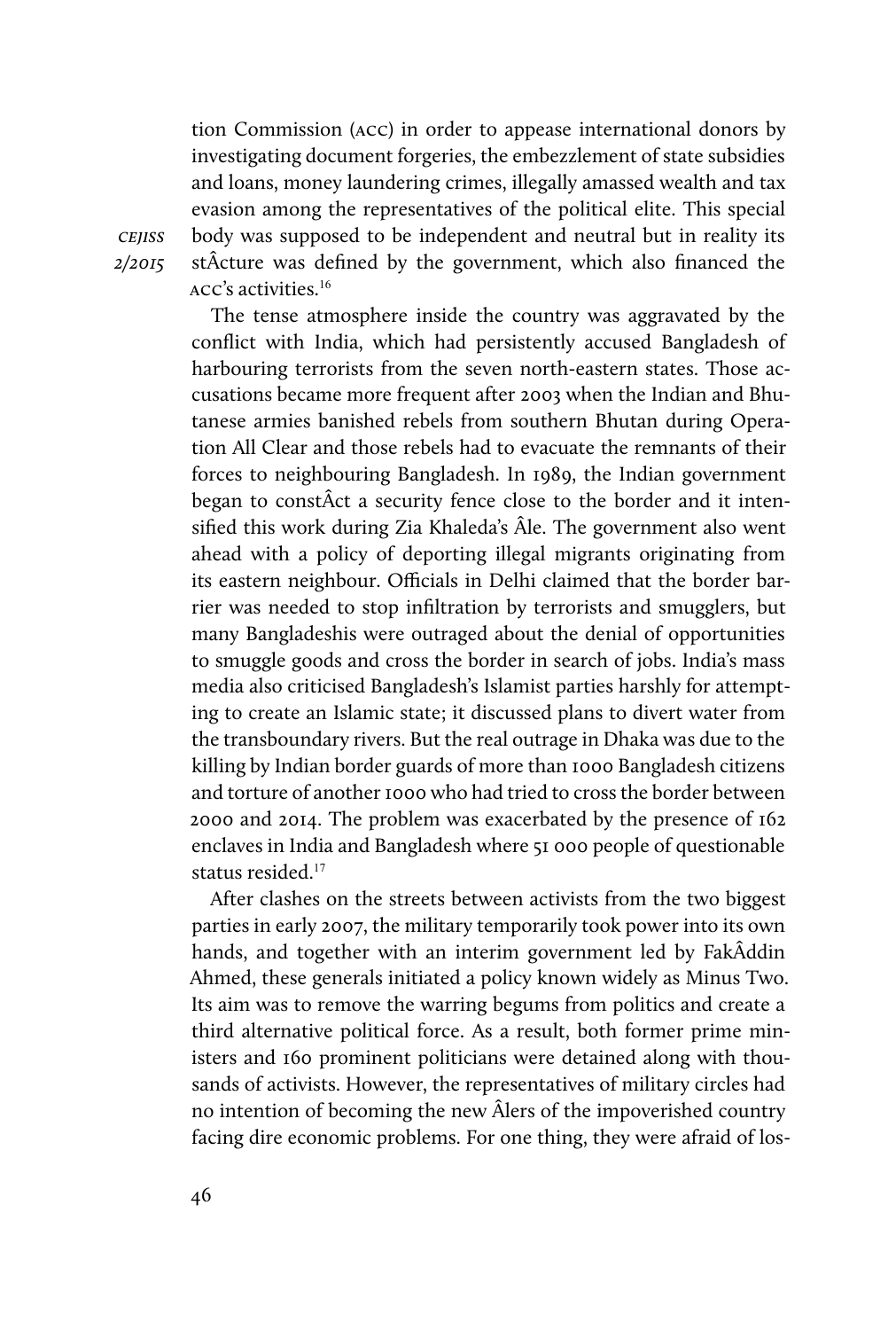ing their lucrative jobs in un peace-keeping forces: it is known that Bangladesh contributes more troops to peace-keeping missions than any other member state except for Pakistan. In 2013, for example, 1830 police officers and 6605 soldiers were Bangladeshi representatives.<sup>18</sup> As the country's main external donors, the eu, Japan and the us also put pressure on the military government to force the gradual restoration of democracy. Especially insistent on this plan was India, whose political elite feared that these events could facilitate the rise to power of radical Islamists.

The result was that the interim Âlers chose to prepare Bangladesh for exemplary parliamentary elections and then exit politics. The names of tens of millions of dead individuals along with duplicate entries and errors were removed from the electoral roll; military personnel digitally photographed 81 million voters for special electronic voter ID cards with fingerprints. They also introduced a new code of conduct for political parties which guaranteed the equality of all participants. On 17 December 2008, normal life was restored and the army finally returned to its barracks.<sup>19</sup>

This campaign, which culminated in general elections on 29 December 2008, was prepared for carefully by the Awami League. The party's activists unveiled their revolutionary Vision-2021, a programme intended to turn Bangladesh into a middle-income country by 2021 by encouraging investment, social equality, infrastÂcture development and the IT industry. In contrast, the BNP was in chaos after the suppression of thousands of its members by the interim government, which had successfully split this political force into two parts: one pro-military and the other pro-Hasina. The populace was also eager to see cÂcial changes after years of volatile Islamist Âle amid rampant cor-Âption and souring relations with neighbouring India. This was especially tÂe for new voters, who represented 31% of all participants in the elections. The news that 13 million deceased citizens had been listed on the electoral roll was a serious blow to the Âling party and Zia's allies. Citizens were also shocked by the gross violations of human rights committed by RAB personnel and demanded that those responsible be brought to justice. Ordinary Bangladeshis likened the RAB to a Latin American death squad in South Asia due to its growing impunity and infringements of human rights. Under bnp Âle, Bangladesh had also become one of the most corÂpt countries in the world. All of these factors influenced voting behaviour and brought a cÂshing defeat to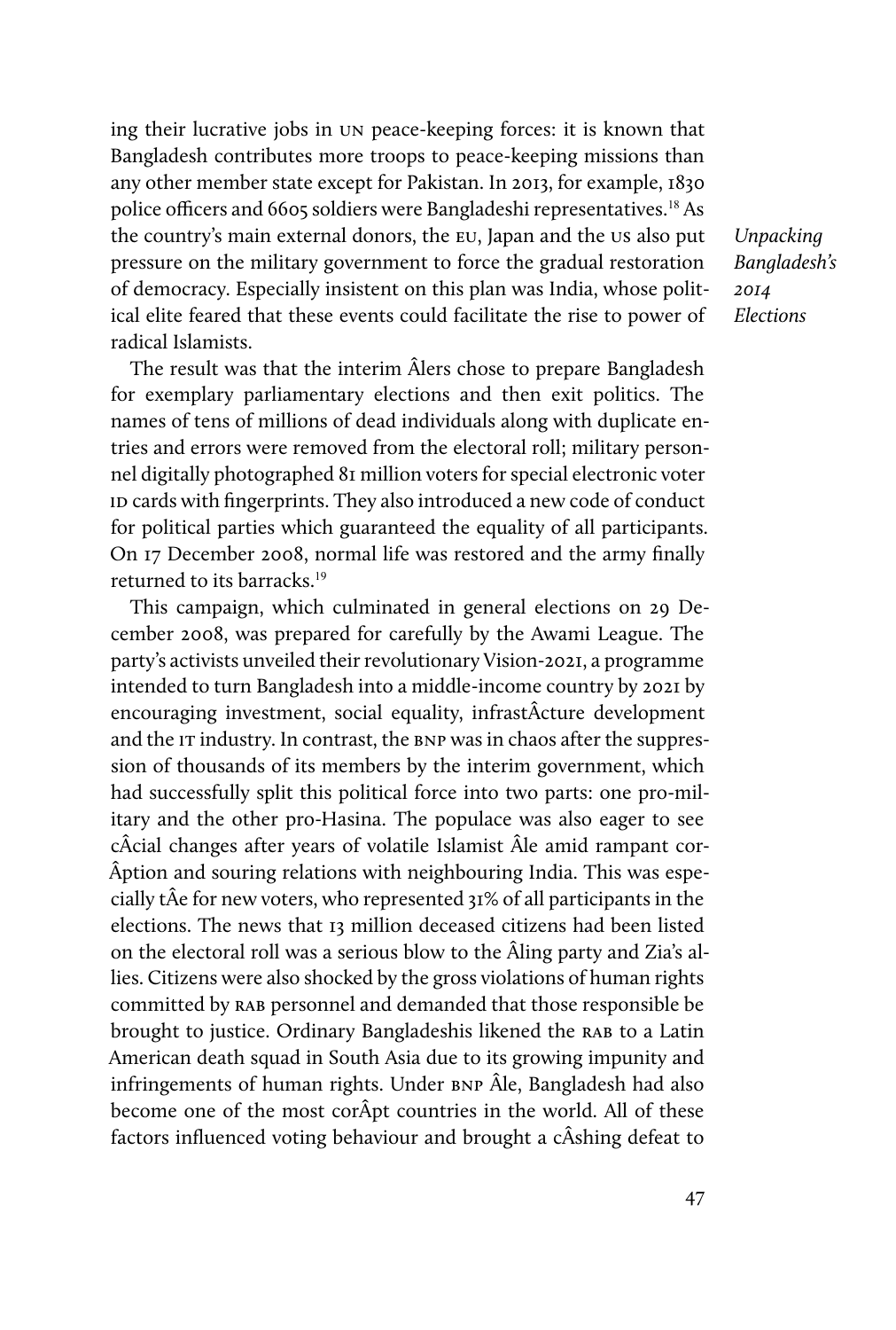Zia Khaleda's party and her Islamist partners. In January 2009, Sheikh Hasina became the head of the government with overwhelming support from parliament where her party had gained a huge majority.<sup>20</sup>

**CEJISS** 2/2015

#### Bangladesh under Awami League Rule

At first, the period of Awami League Âle from 2009 to 2014 brought some economic successes. These were largely due to the improved relations with Bangladesh's biggest neighbour, India, which surrounds the country on three sides. In 2009, the two countries agreed that the Seven Sisters should be provided with direct access to the Bay of Bengal, and in 2010, that agreement came into force. As a result, the travel distance from the north-east to Bengal's ports was theoretically reduced from 1750 to only 75 kilometres. But the out-dated Bangladeshi roads and railways were not suited to supporting the heavy traffic of Indian goods. To remedy the problem, these partners agreed in the same year that India would provide \$us1 billion in credit to be used to develop rail infrastÂcture between the mentioned states and Bangladesh's border districts as well as to purchase locomotives and carriages, procure buses and execute dredging projects on trans-boundary rivers. In 2011, India removed duties on all Bangladeshi goods except for 25 alcohol and tobacco items with the goal of addressing the huge trade deficit caused by the diversified export of Indian enterprises and the need of the local textile industry to import massive volumes of cotton and silk. Sheikh Hasina's government also launched a campaign against terrorists from north-east India who were active in Bangladeshi territory. Consequently, the security situation improved dramatically in the region, and several high-ranking rebels from Assam were deported at the demand of Manmohan Singh.<sup>21</sup> In 2013, both sides signed an extradition treaty concerning persons implicated in serious crimes along with a more liberal visa agreement allowing for multiple-entry tourist and medical visas with validity of one year.<sup>22</sup>

The government also decided to introduce a programme called Digital Bangladesh drawing on relevant experience in southern India. In 2009, the company Telephone Shipla Sangsta launched its Doel laptop with a retail price of only \$130 (USD) for distribution to state departments and schools. Electronic books were bought en masse for school children since the overpopulated country lacked forests and it was very expensive to print books in Bangladesh. Internet connections also be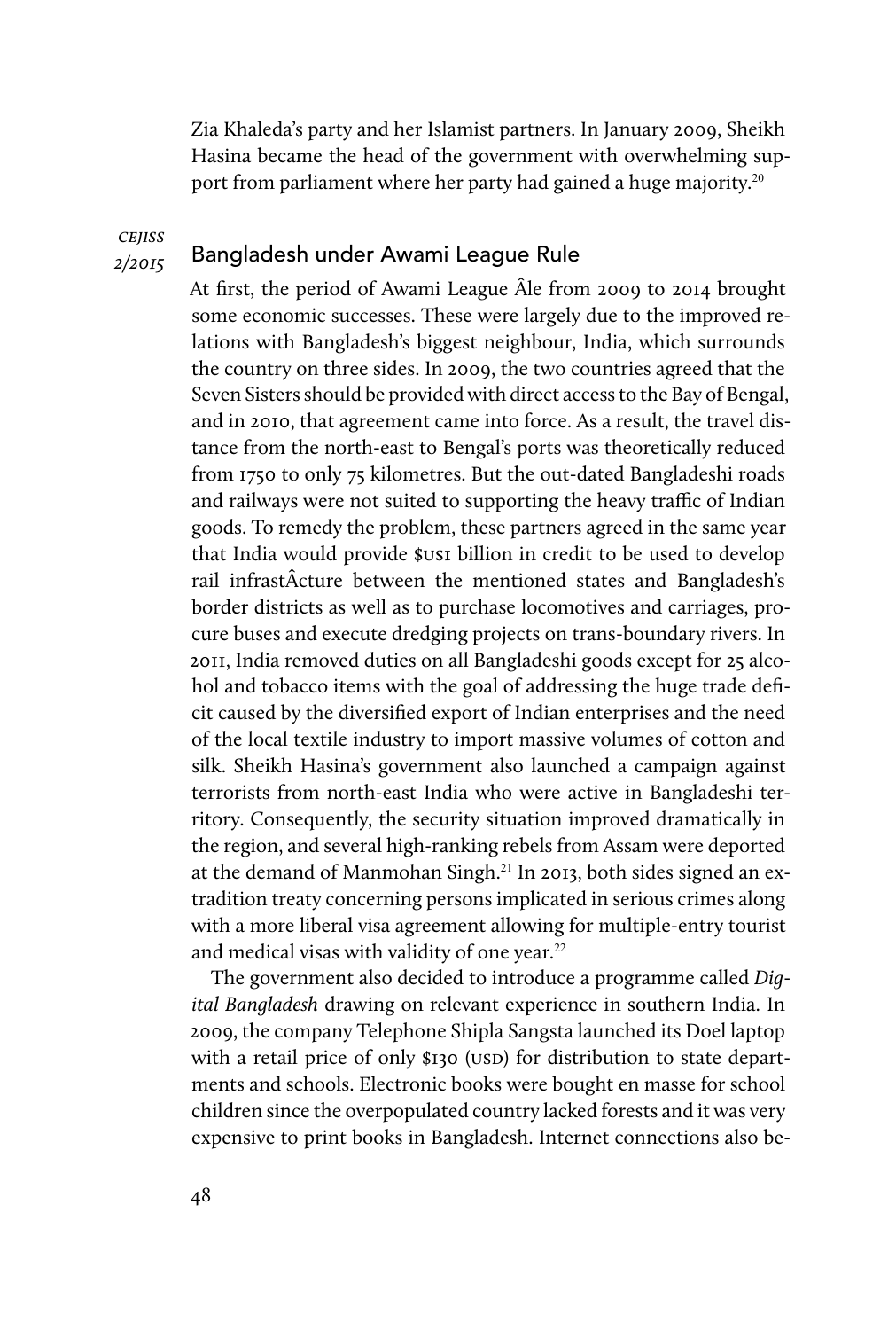came available in Âral areas. Sheikh Hasina declared the IT sector an engine of growth and ordered the opening of computer training centres and Internet cafes in all districts while the import of computer hardware and software was simultaneously made duty-free. The country today has plans to capitalise on its young and low-cost workforce familiar with technical English in order to create an IT hub offering the cheapest services in the world.<sup>23</sup>

Pavlo **Ianatiev** 

The government also tried to address the problem of frequent power outages. One response was the development of Bangladesh's first nuclear power plant, which will feature two 1,000 megawatt reactors and a high safety threshold and be built by Rosatom, a Russian nuclear energy corporation. The plant will be located in Rooppur (Pabna) 160 km to the north-west of Dhaka and should help to save money on expensive gas. The project, which was started in 2013, will be operational by the beginning of the next decade.<sup>24</sup> In 2012, new oil reserves were discovered in the northern region of Sylhnet, well-known for its tea gardens. Sheikh Hasina also agreed to buy electricity from India. To this end, a special transmission line will link India's eastern electrical grid to Bangladesh's western grid. Those measures are very important because 50% of the population does not have access to electricity and many textile factories rely mainly on costly power generators.<sup>25</sup>

On the other hand, this era of Awami League Âle was accompanied by gross human rights violations. On 25-26 FebÂary 2009, a group of border guards known as Bangladesh Rifles tried to stage a mutiny when they occupied their own headquarters and killed 57 high-ranking officers and scores of other innocent people. Their demands to the government were purely economic and job-related: an increase in their salaries and the length of vacations. Wanting to avoid largescale bloodshed in Dhaka only months into her Âle, Prime Minister Sheikh Hasina negotiated the surrender of these guards over 33 hours, promising the majority of them an amnesty. However, in 2013, 152 rebel soldiers were sentenced to death while hundreds of others faced life imprisonment. The Bangladesh Rifles were renamed the Border Guard of Bangladesh in a move to erase the memory of these deplorable events. The exceptional cÂelty of these sentences signalled to other violent offenders that they too would be punished mercilessly. It was also intended to appease the country's generals as the high-ranking personnel of the Bangladesh Rifles had traditionally been recÂited from among the ranks of army officers.<sup>26</sup>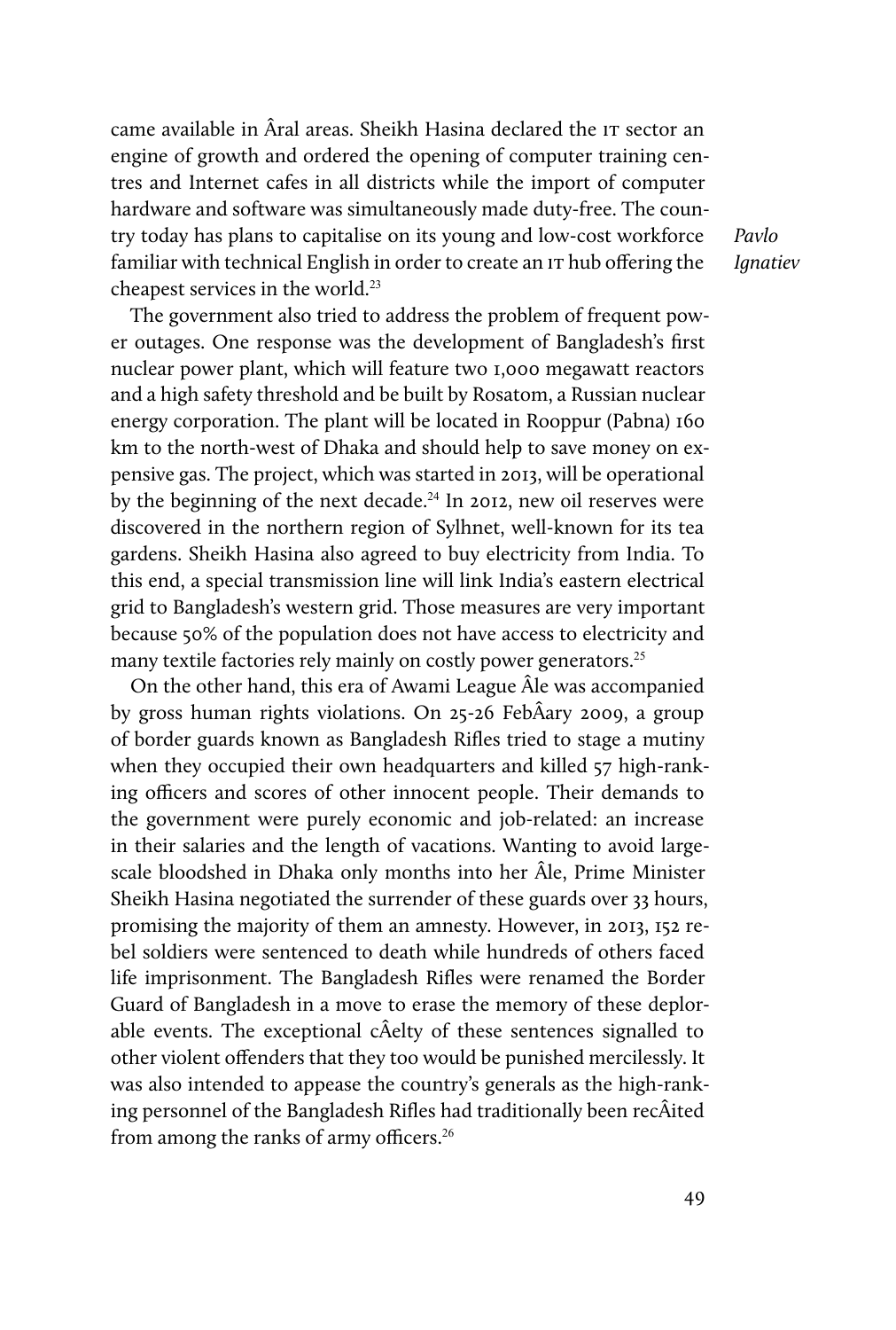Sheikh Hasina also decided that the time was ripe to destroy the most important ally of the Bangladesh Nationalist Party: Jamaat-e-Islami. In 2010, her government launched a process targeting collaborationists with Pakistan during the 1971 civil war and establishing the Bangladesh International Crimes Tribunal (ICT). The prime minister noted that three million civilians had died after the leaders of Jamaat-e-Islami and affiliated political forces created death squads of razakars (volunteers) to hunt down pro-independence journalists, university lecturers, political activists and members of the Hindu minority in eastern Pakistan. There was, however, a problem with this process: the civil war had taken place some 42 years ago earlier, and many key witnesses were already dead. The problem was aggravated by the fact that some of the accused were extremely old and for humanitarian reasons simply unable to stand trial.

These ICT proceedings continue to be very controversial. Islamists in Bangladesh have claimed that the process has nothing to do with the delivery of justice and is intended to destroy Jaamat-e-Islami and the opposition "compromise" movement in general. They have also threatened to take steps against judges and witnesses in these trials after their own return to power.<sup>27</sup>

The ICT has already sentenced eight well-known people to death. They include all prominent leaders of the main Islamist party and an influential member of parliament, who belongs to BNP ranks. At the same time, the ICT has outlawed Jamaat-e-Islami because of its destÂctive role in the civil war. This has led to increased violence on the streets and the radicalising of opponents who have sworn they will avenge their "martyrs."<sup>28</sup> Relations with Pakistan, which has accused Sheikh Hasina of Âbbing salt into historic wounds, have also deteriorated. Pakistani politicians do not understand why these dormant issues are being promoted so vigorously now – some 42 years later – by the Awami League. They also question the claim that there were three million victims of the civil war within Pakistan. In general, these trials have done a lot of damage to ties between the countries.<sup>29</sup>

In 2010, five military officers responsible for killing Mujibur Rahman during the "majors' revolt" of 1975, were hanged in Dhaka. Their trial had been initiated in 1996, but later, as prime minister, Zia Khaleda had done everything in her power to stop the hearings and let these individuals escape abroad. The independence hero had been assassinated along with his family and servants (some 14 people in total), except for

**CEJISS** 2/2015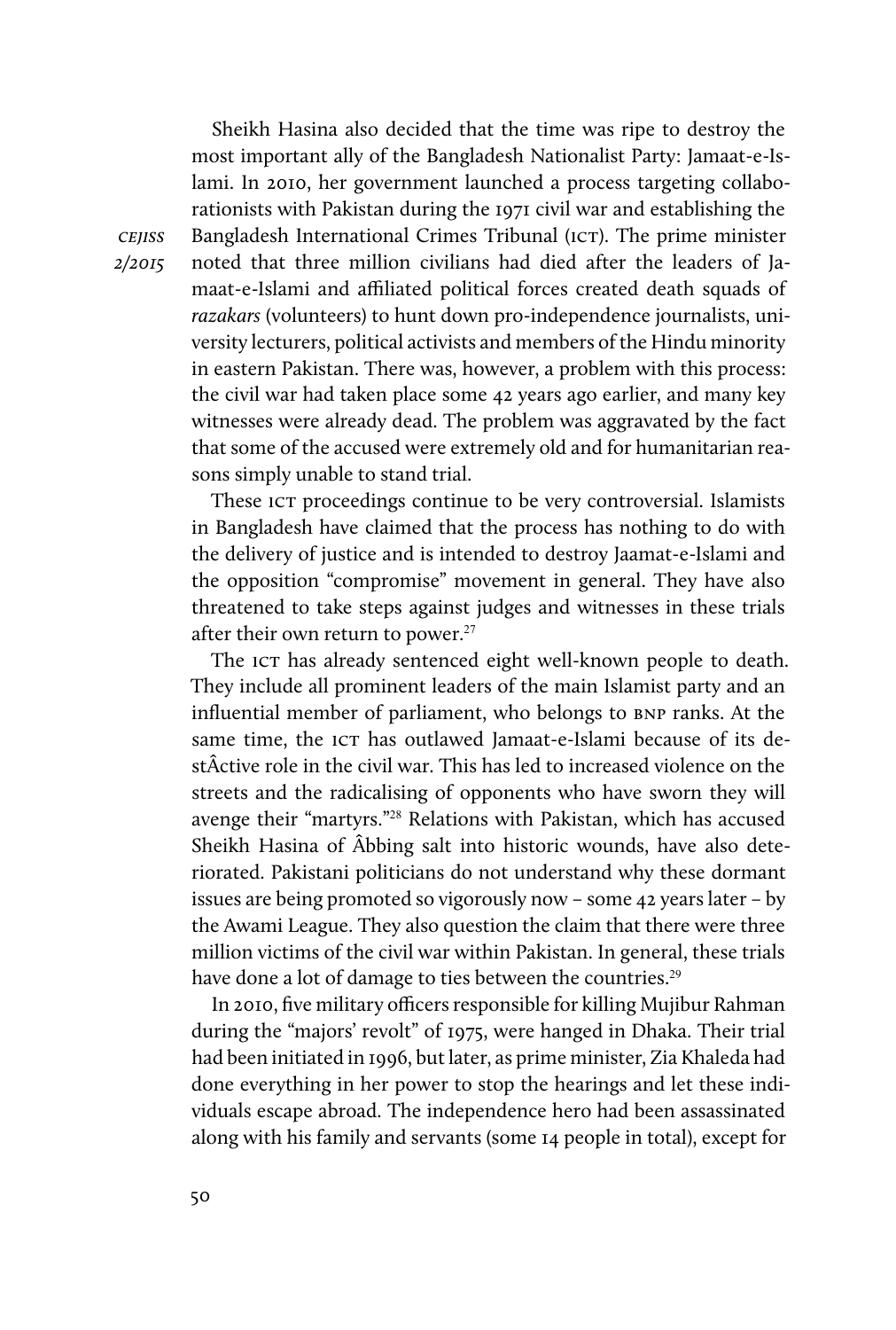two of his daughters: Sheikh Hasina and her younger sister, Sheikh Rehana, who were in Germany at the time. Six other officers responsible for these assassinations were also hiding abroad, and Bangladesh asked Interpol and law-enforcement agencies to assist with their capture.<sup>30</sup>

Over the last few years, the country has also seen frequent "disappearances" of opposition party politicians. Since the beginning of 2010, more than 100 people have gone missing, many of them BNP members. Opposition leader Zia Khaleda has blamed rab members for these atrocities, noting that following harsh international criticism, the number of street killings by this squad has gone down while "disappearances" are on the rise. Despite the negative publicity, Sheikh Hasina is not in any hurry to disband this notorious unit: on the contrary, she has decided to create a new military police branch to fight river pirates and contrabandists in coastal areas.<sup>31</sup>

Some of these measures have also targeted Zia Khaleda personally. In November 2010, the government confiscated the home on Shahid Mansuor Street in the capital where she lived for 38 years after receiving the property from the state as a presidential widow. Also in 2010, a decision was taken to rename Zia Rahman International Airport in honour of Sufi cleric Hazrat Shahjalal and to change the name of the University of Rahman in Barisal to Barisal University.<sup>32</sup> In the summer of 2011, a court imposed a lengthy prison sentence on Khaleda's son Arafat Rahman for illegally transferring money out of the country. As a result, he was forced into hiding in Bangkok and later fled to Malaysia.<sup>33</sup> Tarik Rahman, another of the begum's sons and the second most important politician in the Bangladesh Nationalist Party, is also facing a number of extortion charges in Bangladeshi courts. The authorities allowed him to fly to London in September 2008 after he agreed to leave his senior position as secretary-general of the BNP.<sup>34</sup> All in all, there have been so many cases brought against Khaleda and her family members that they spend all their time preparing for hearings.

Sheikh Hasina has also declared war on Muhammad Yunus, who won the Nobel prize in 2006 for his revolutionary work on microfinance and was the first citizen of Bangladesh and just the third person from the Bengal area to receive this distinction after the poet Rabindranath Tagore (the author of the Indian and Bangladeshi national anthems) and economist Amartya Kumar Sen. In 1974, this scientist formulated his theory of microcredit influenced by a visit to the countryside where he witnessed widespread poverty among Âral women.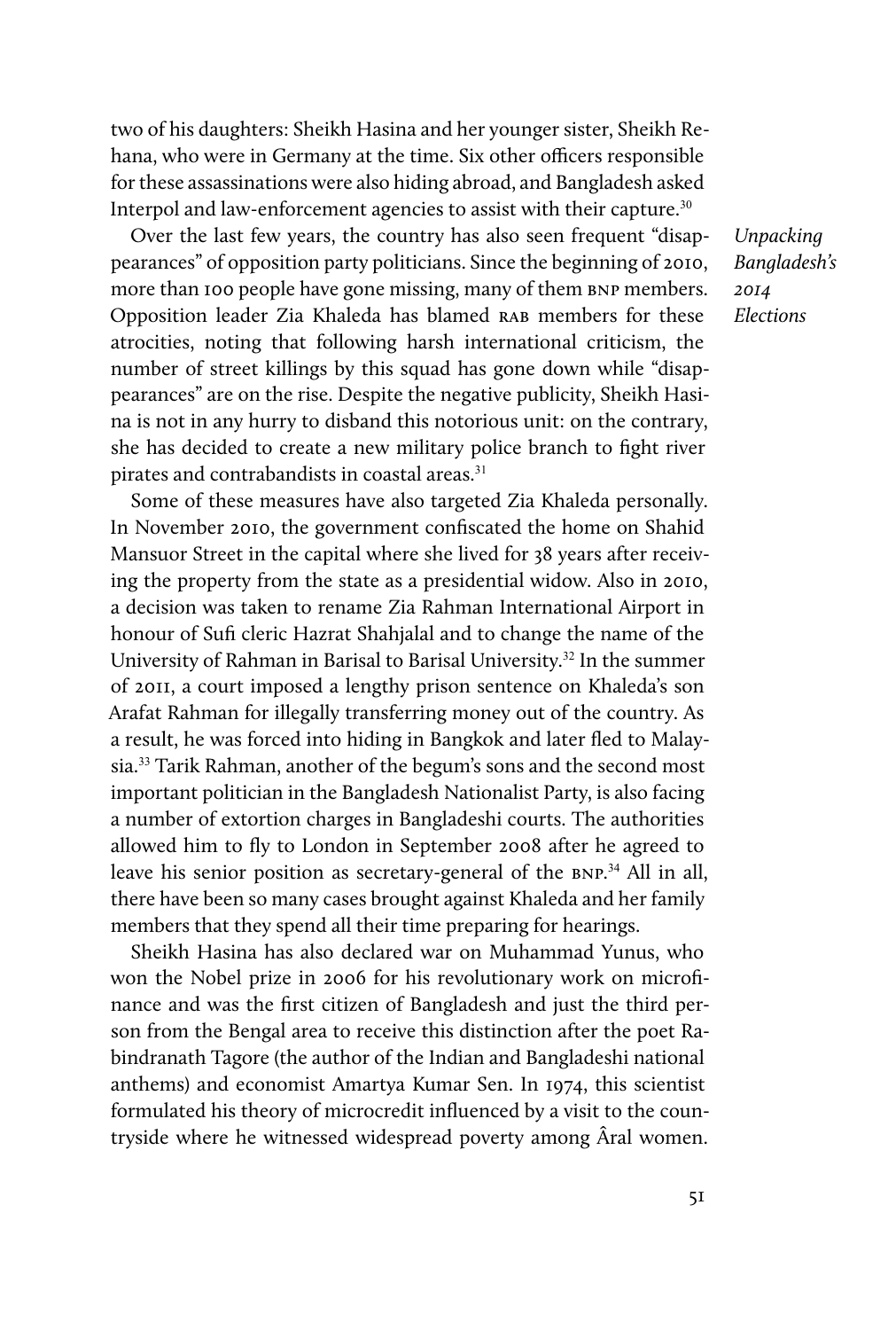With assistance from the state, in 1983, he created the Grameen Bank (grameen means "Âral" or "village" in the Bangla language) in order to distribute microcredits among these women. This financial institution is now an Asian leader in tÂst-based banking; it has 8.3 million borrowers of small amounts and enjoys high rate of credit return. After the military takeover, members of the interim government urged Yunus to create his own political party in 2007 as an alternative to the parties of two begums, but he refused.

Nonetheless, Sheikh Hasina viewed him as a potentially dangerous political rival who was popular among Âral women. During her earlier term, she had held out hopes that the Norwegian Nobel Peace Prize Committee would honour her for signing a peace treaty with Chittagong Hill tract tribes; in the final count, however, it was Yunus who took the prestigious prize. Under pressure from Hasina, the then 72-year-old scientist was forced to leave Grameen Bank in 2011. He has become a favourite target of governmental newspapers for his "exploiting" of poor people in the countryside.<sup>35</sup>

#### A Crisis in the Textile Industry

Despite the numerous trials and an atmosphere of persecution, Sheikh Hasina has remained relatively popular with the Bangladeshi people. Unfortunately for her government, however, the country's main hard currency earner, the textile industry has come under increased scÂtiny. This sphere of economic activity was created from scratch in 1978 when the Daewoo conglomerate agreed to invest money in a first clothing factory, Desh Garments. Daewoo also provided technical training to 130 Bangladeshi workers in response to the Multifibre Arrangement that limited the export of garments from South Korea to developed countries. Soon other factories followed.<sup>36</sup> Bangladesh was chosen as a location because it offered the cheapest labour force in the world composed of compliant Âral women workers whose calm behaviour contrasted with the trade-unionised violence of militant Korean workers. To satisfy growing demand, many factories were erected in haste with textile materials usually stored together with dyers on the premises. This caused many fires and also made it easier for sacked workers to commit arson.

The textile business was profitable due to the extremely low wages and large amount of overtime work performed by women workers.

cejiss 2/2015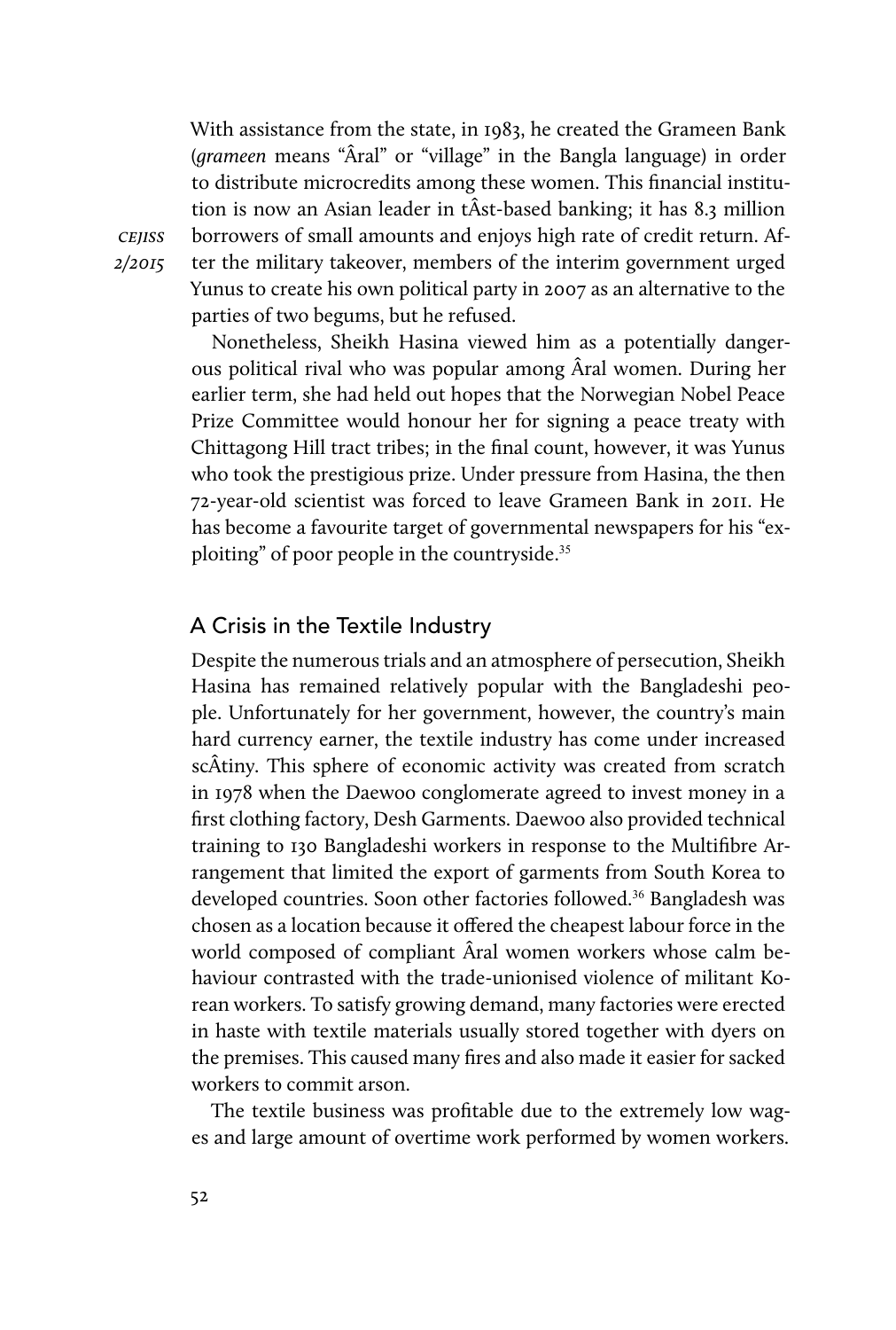This profit came, moreover, in spite of the need to import silk and cotton from China and India and buy sophisticated machinery in developed countries. Nevertheless, lax security led to many accidents. The government itself failed to pay attention to these events because elite political representatives were the owners of successful factories.

In April 2013, the biggest of these catastrophes took place with the collapse of Rana Plaza, a building on the outskirts of Dhaka that had housed five garment-producing units; at least 1135 people were killed. In response, the us government suspended duty-free benefits for Bangladesh, triggering a major economic crisis in the country. With more than 317 million people, the us market is the top destination for Bangladeshi textile goods.<sup>37</sup> In spite of public criticism and calls to limit production orders of "bloodied" garments, European customers elected to inspect factories and pay for the enhancement of their security. To aggravate the situation, the workers decided to demand a rise in the minimum industry wage from  $$36$  to  $$100$  (USD) per month, and in September 2013, they organised nationwide strikes aiming to attract worldwide attention to their plight. The people with the lowest wages work at least 10 hours six days per week and may only rest on the premises of the 4500 factories where they are given very basic food such as a bowl of the cheapest rice and fish from polluted rivers. Even so, the government firmly rejects all calls for a wage rise above \$68 (usp) per month (which would be a  $77\%$  hike) given that the competitive wage is the main draw of the chaotic industry.<sup>38</sup>

#### Preparations for the 2014 Elections

An amendment passed by pro-Awami League deputies in June 2011 removed the caretaker government which had been defended and lobbied for so strongly by the same party in 1996. In place of this respected institution, Sheikh Hasina established an interim state body composed of the leaders of loyalist parties and decided to appoint herself as its head. She argued that only politicians who had been elected as people's representatives had the right to Âle the country for the temporary period of the electoral campaign; nevertheless, she invited members of the Opposition to take up any other ministerial post they wanted, including as Minister of the Interior. To protest ballot-rigging during the election and capitalise on acute difficulties in the textile industry, the Bangladesh Nationalist Party organised a nationwide civil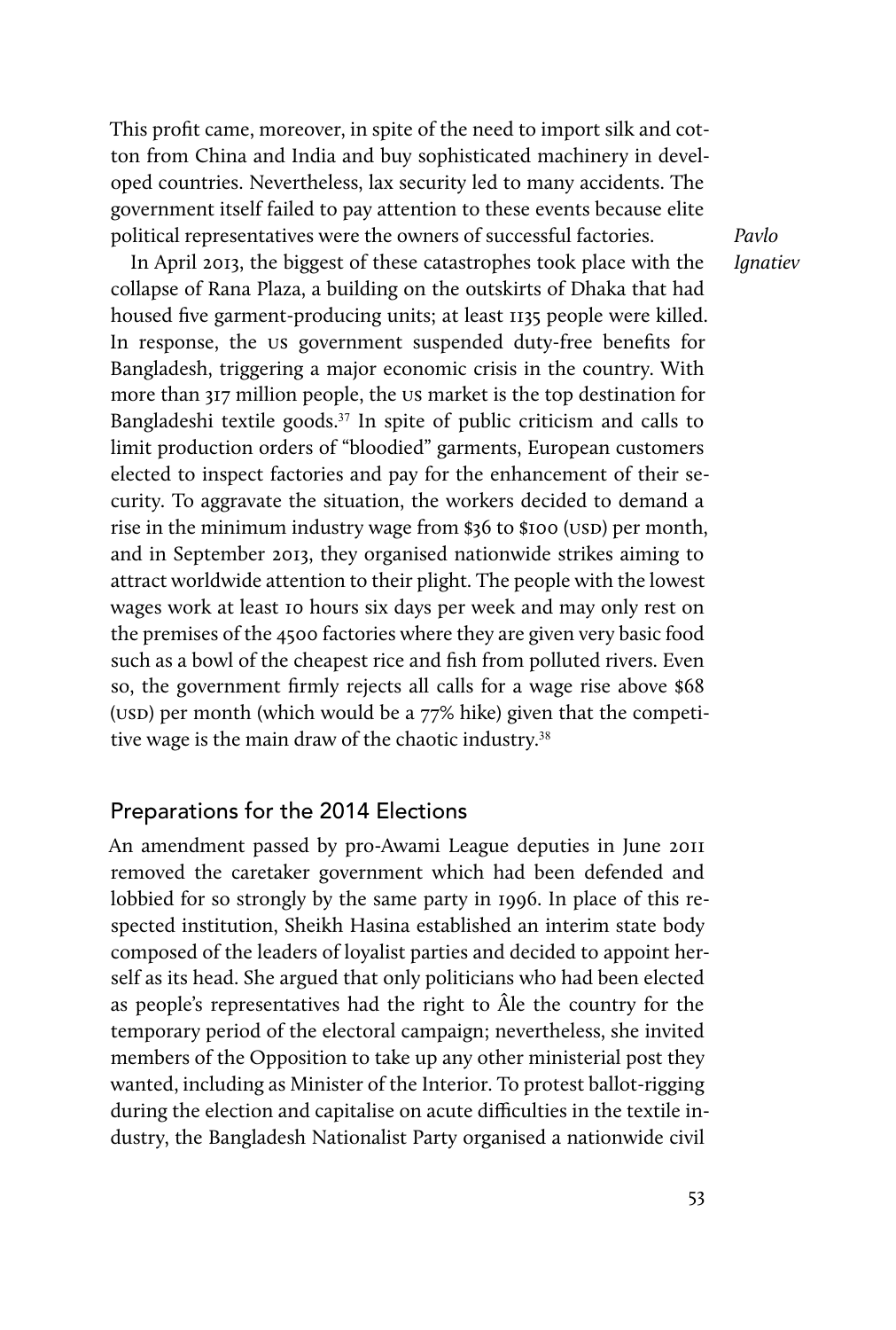disobedience campaign in the autumn and winter of 2013. This step was supported by bnp's electoral ally Jamaat-e-Islami, which had been banned from participating in the elections after the Supreme Court declared its registration illegal in August 2013. The party's activists hoped to stall the trials and executions of their leaders so that their former coalition partners could return to power and free them.<sup>39</sup>

cejiss 2/2015

A recent hartal by opposition parties was one of the most violent in Bangladeshi history. After activists began to torch tÂcks of textile goods travelling from Dhaka to the main port area of Chittagong, the majority of drivers decided not to go to work. The minibus and passenger bus sector suffered the same fate after people were burned alive because of petrol bombs. Railway links between the capital and Chittagong and north-eastern Sylhet were also cut off when opposition activists removed train tracks or placed rocks on top of them. During the 48 days of hartals in 2013, a total of 290 people were killed.<sup>40</sup> Many foreign investors incurred huge losses, including well-known Chinese and Korean entrepreneurs. Despite these circumstances, Sheikh Hasina decided to go ahead with general elections on 05 January 2014.

It was at this point that Hussain Muhammad Ershad, the head of the Jatiya Party, the Awami League's traditional and main coalition partner in government, abÂptly declared the atmosphere in the country non-conducive to elections and announced his political party would not take part. Only a few months earlier, many observers had believed that Jatiya would participate in the electoral process in order to ensure its legality (since Bangladesh Nationalist Party and Jamaat-e-Islami were both boycotting the elections) and later serve as the main "Opposition." In that "dual" capacity, the party could delegate its representatives to the government and simultaneously criticise the shortcomings of the Âling coalition.<sup>41</sup> But the abÂpt U-turn by the former dictator, Ershad, endangered this plan and made representatives of the Awami League furious. Ershad's decision came as a big surprise to Sheikh Hasina, and in December 2014, she sent in troops and rab soldiers, who surrounded his house in the Baridhara neighbourhood of Dhaka and convoyed him to a military hospital for "treatment." By isolating Jatiya's 83-year old leader, the prime minister intended to force Jatiya into the election campaign, and she succeeded.42 Ershad lost influence in his own political party because of his inconsistent position and constant shifting between sides; his party contributed three delegates as ministers to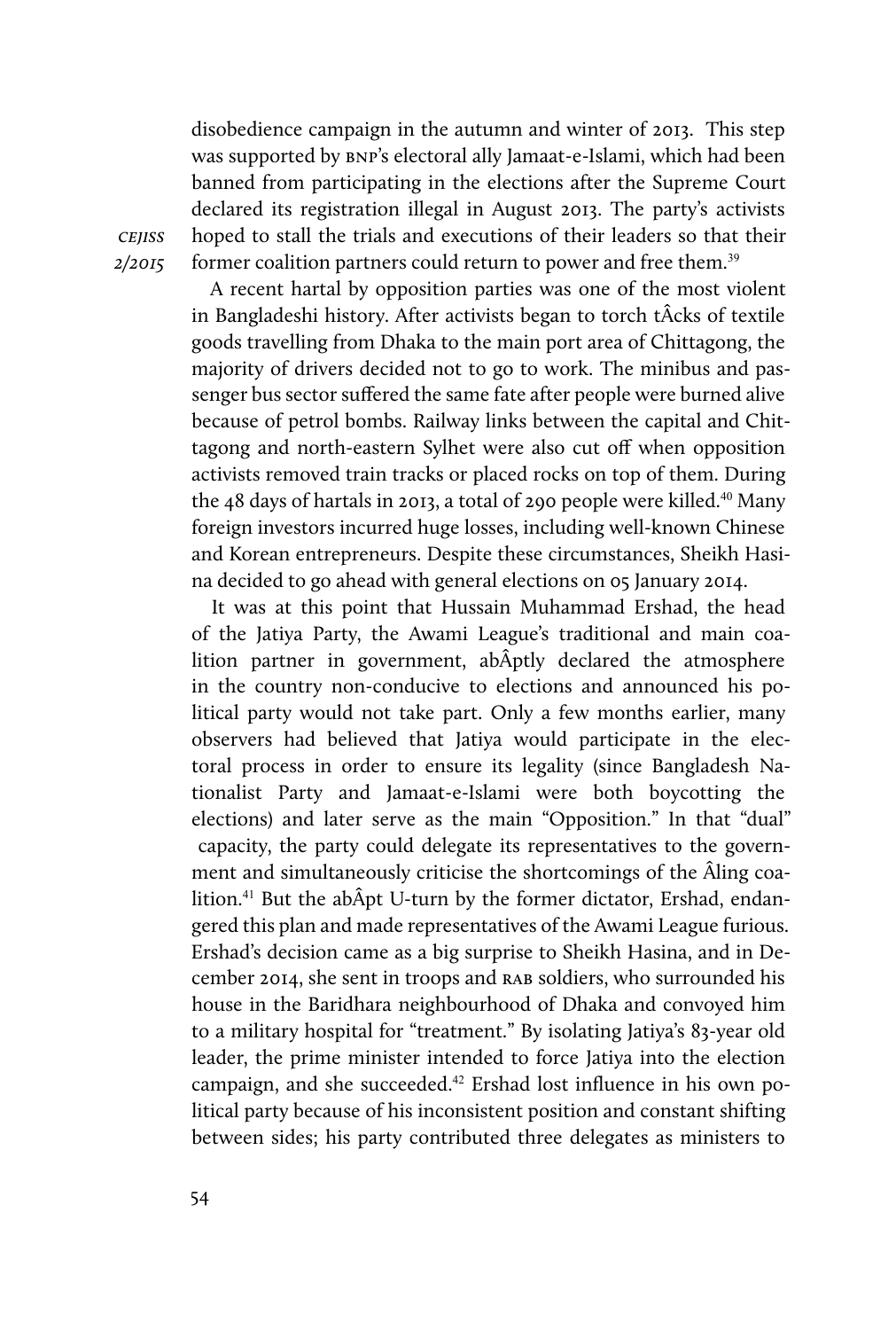Sheikh Hasina's cabinet. Today the party leaders criticise the Awami League publicly while continuing to support it informally in parliament $43$ 

On the other hand, the eu, the Commonwealth of Nations and the us did not provide representatives to monitor the elections, thereby signalling that they did not consider the process democratic or transparent. Against the background of a small voter turnout, the Awami League held 232 of the 300 elected seats and it formed a government on its own terms. Even so, a new wave of violence is expected and the country is in grave danger of international isolation.<sup>44</sup> Without political stability, it is impossible to raise the per capita income, which at \$1190 (USD) is considered extremely modest.<sup>45</sup> If as a small and overpopulated country Bangladesh wants to be successful, it should open up free economic zones to lure foreign investors from India and China with a combination of cheap gas and abundant workforce. In 2013, the export of Bangladeshi commodities did not exceed \$30.1 billion (USD) with ready-made garments providing 81% of this sum. Only an inclusive process of national reconciliation can change this grim picture.<sup>46</sup>

#### Conclusion

The democratisation of Bangladesh has not brought desirable results though the military regime, a common enemy of both influential political parties – the Awami League and the Bangladesh Nationalist Party – has disappeared. The relations between Zia Khaleda and Sheikh Hasina are fuelled by personal enmity and the two usually accuse each other of wrongdoings in public. To date, the side which has been victorious in elections has behaved according to the ancient principle of "winner takes all," using all law enforcement agencies to destroy its opponents. This has led to increased parliamentary fighting and the extensive use of hartals designed to cripple the economy, which depends on the export of garments and uninterÂpted operation of ports. Bangladesh remains a country on the brink. This situation will not change unless the Âling elite and the Opposition, represented by two influential dynasties, learn to co-exist peacefully despite the cÂcial differences in their political programmes and their bitter history of confrontation.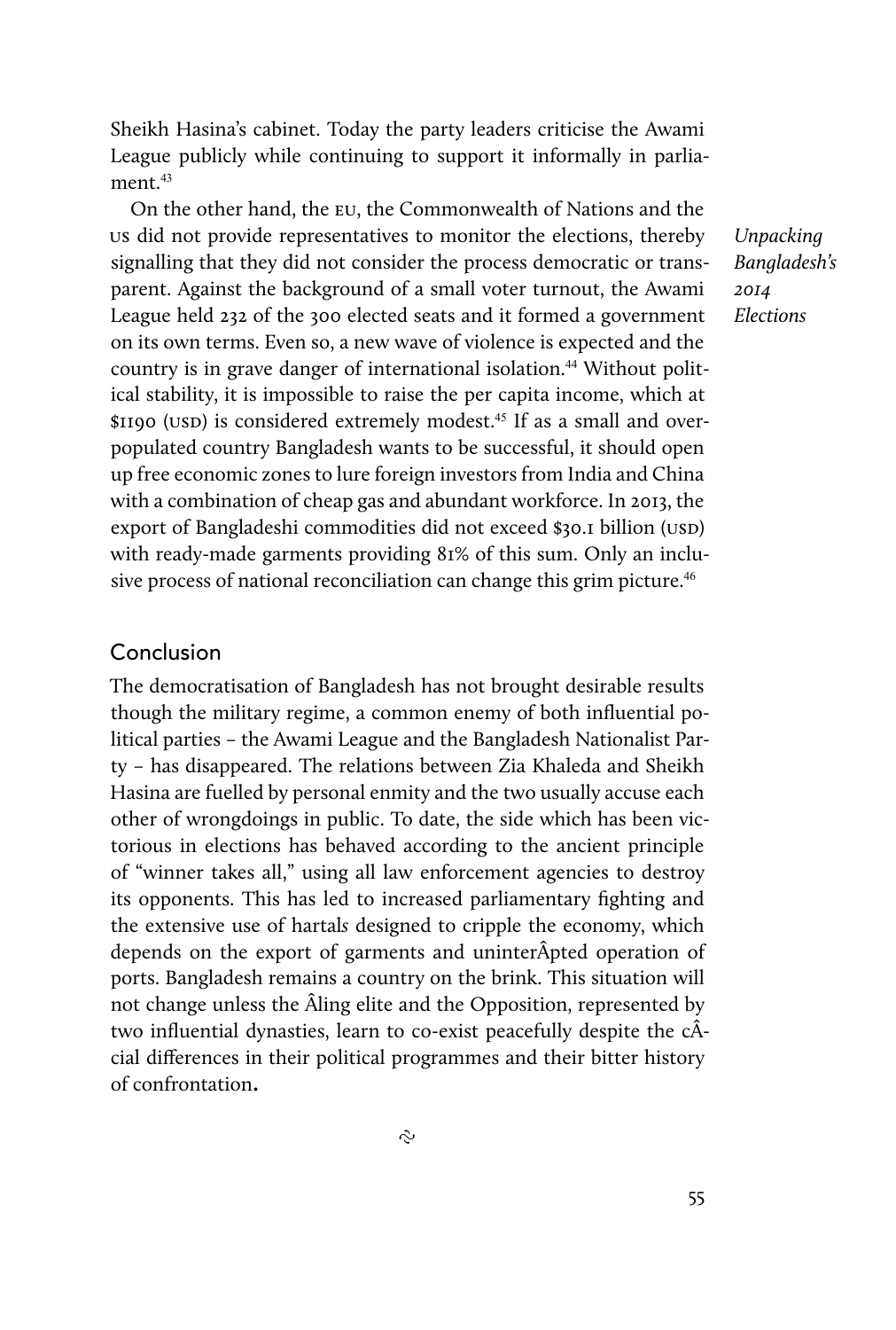pavlo ignatiev is afliated to the Institute of International Relations, Taras Shevchenko National University of Kyiv and may be reached at pavloi@yahoo.com

**CEJISS** 

2/2015

### Notes

- 1 Sinha Kounteya (2013), 'Bangla Migration to India Largest in Developing World,' The Times of India, 13 September 2013.
- 2 'Bangladesh Plans Rohingya Count,' BD News 24, 09 September 2013 at <http://bdnews24.com/bangladesh/2013/09/09/bangladesh-to-headcount-rohingyas> (accessed 15 June 2014).
- 3 'An Overview of Microcredit in Bangladesh,' Microcredit Regulatory Authority (2013). This is available at: <http://www.mra.gov.bd/index.php?option=com\_content&view=category&layout=blog&id=29&Itemid=80> (accessed 17 June 2014).
- 4 S. Chowdhury (2013), 'Ship Breaking Industry Offers Opportunity for Bangladesh,' Khabar South Asia, 14 August 2013.
- 5 'Bangladesh Receives Nearly \$15 Bln USD Remittance in 2012-13 Fiscal,' Xinhuanet News, 07 April 2013, <http://news.xinhuanet.com/english/business/2013-07/04/c\_132512894.htm> (accessed 17 June 2014).
- 6 'Democratic Leader Khaleda Zia,' 26 March 2012, Bangladesh Nationalist Party at: <http://www.bnpbangladesh.com/en/index.php/democratic-leader-khaleda-zia> (accessed 18 June 2014).
- 7 'BÂtal Pattern of Bangladesh's Hartal Politics,' The Hindu, 16 November 2013.
- 8 'Brief on BIMSTEC,' Indian Ministry of External Affairs, available at: <http:// www.mea.gov.in/Portal/ForeignRelation/bimstec\_Brief\_FebÂary\_2014. pdf> (accessed May 19 2014).
- 9 'Bangladesh Wants Duty-free Access to D8 Nations,' BD News 24, <http:// bdnews24.com/business/2014/08/26/bangladesh-wants-duty-freeaccess-to-d8-nations> (accessed 21 January 2015).
- 10 'India and China Can Bond along the Stilwell Road,' The Economic Times, 17 October 2013.
- 11 Deputy High Commission of Bangladesh, Kolkata, 'Sheikh Hasina Honourable Prime Minister Government of the People's Republic of Bangladesh,' available at: <http://bdhc-kolkata.org/index.php/home/prime>.
- 12 Y.A. Dharmasena (2000), 'Bangladesh Government Introduces Harsh New Security Laws,' World Socialist Web Site, 29 FebÂary, <https://www.wsws. org/en/articles/2000/02/bgnl-f29.html> (accessed 21 January 2015).
- 13 'bnp Observes Khaleda's Birthday Today,' The Daily Star, 15 August 2014.
- 14 'Aug 21 Culprits Must be Tried,' The Daily Star, 23 August 2012.
- 15 Salah Uddin Shoaib Choudhury (2008), 'Bangladesh's Rapid Action Battalion Licensed to Kill!,' Canada Free Press, 26 March 2008.
- 16 IftekhaÂzzaman (2010), 'Can We Expect an Effective acc?' The Daily Star, 23 FebÂary 2010.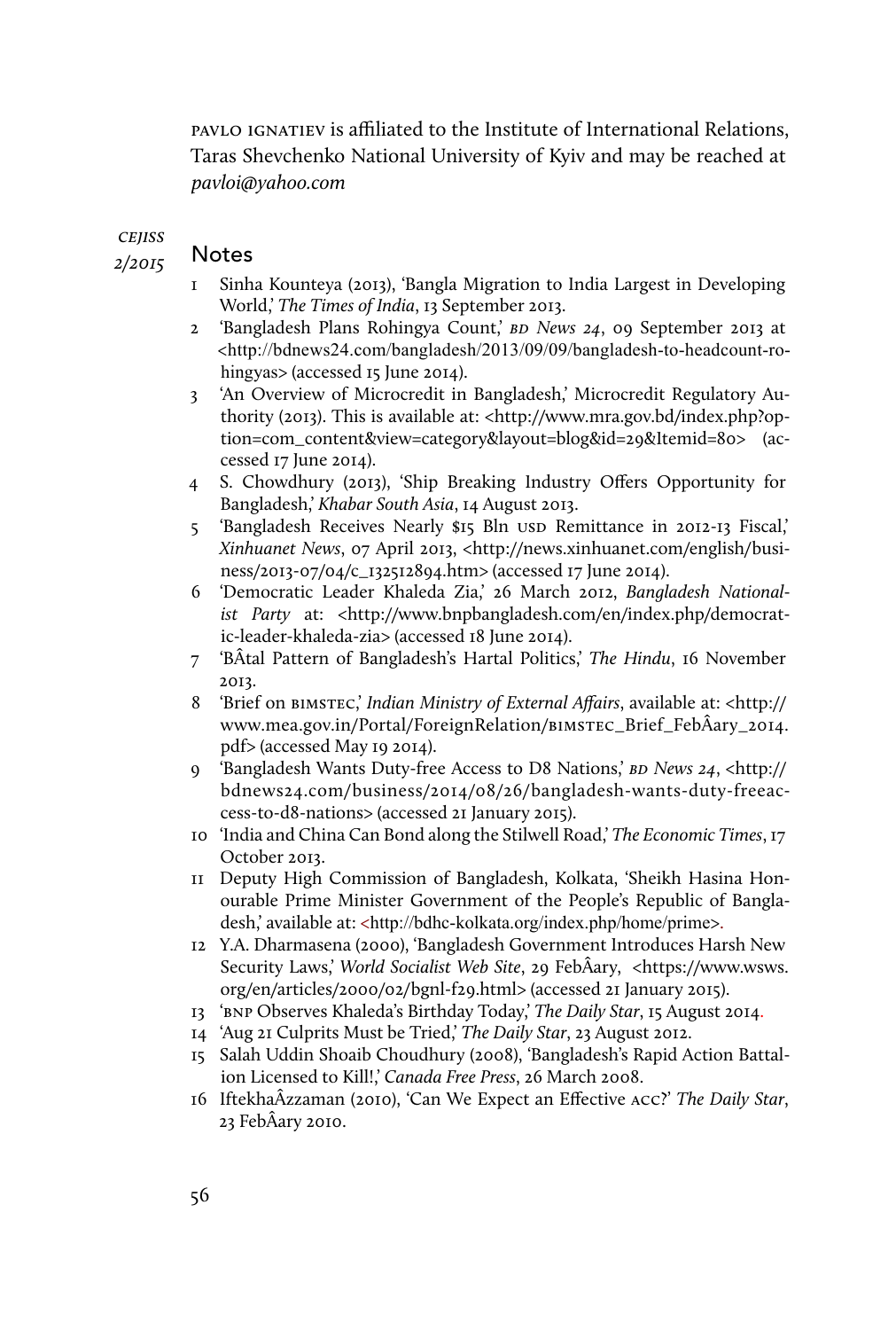- 17 'India-Bangladesh Land Dispute,' The Daily Star, 26 August 2013.
- 18 'Honouring the Peacekeepers,' The Daily Star, 24 May 2014.
- 19 European Union Election Observation Mission (2008), 'Preliminary Statement: Peaceful Parliamentary Elections Mark an Important Step in the Restoration of Democratic Governance in Bangladesh,' p.6, 31 December 2008.
- 20 'Analysis: Why Awami League wins Landslide Victory in Bangladesh Parliamentary Elections,' People's Daily, 31 December 2008.

- 21 Joyeeta Bhattacharjee (2012), 'India-Bangladesh Relations: Finding the Way Forward,' ORF Issue Brief 43.
- 22 'Extradition Treaty and Visa Pact Should Take India-Bangladesh Ties to New High,' The Times of India, 30 January 2013.
- 23 A. S. M. NazÂl Islam, 'Prospect of IT in Bangladesh,' Sustainable Development Networking Programme, available at: <http://www.sdnbd.org/sdi/ issues/it-computer/Prospect%20of%20it%20in%20Bangladesh.htm> (accessed 21 January 2015).
- 24 'pm Opens Rooppur Nuke Plant,' The Daily Star, 02 October 2013.
- 25 'India Electricity Flows to Bangladesh in First South Asian HVDC Cross-border Link,' Asian Development Bank.
- 26 'Bangladesh: Death Sentences for 152 Mutineers are a Further Injustice,' Amnesty International, 05 November 2013, available at: <https:// www.amnesty.org/en/news/bangladesh-death-sentences-152-mutineers-amount-flawed-justice-2013-11-05> (accessed 01 FebÂary 2015).
- 27 'International War Crimes Tribunal: A Performance Review,' The Daily Star, 01 January 2014.
- 28 'First Bangladesh mp Sentenced to Death for Genocide,' Dawn, 01 October 2013.
- 29 'Revisiting Pakistan-Bangladesh relations,' The Daily Times, 12 April 2014.
- 30 'Bangladesh Hangs Mujib's Killers 30 Yrs after His Death,' The Indian Express, 29 January 2010.
- 31 'bangladesh: Failure to Prevent Disappearance is Injustice to Families,' Asian Human Rights Commission, 18 FebÂary 2013.
- 32 'zia Made Shahjalal International Airport,' The Daily Star, 16 FebÂary 2010.
- 33 'Tarique Will Stay in UK until He Fully Recovers, Says Khaleda,' BD News 24, <http://bdnews24.com/politics/2014/10/06/tarique-will-stay-in-uk-untilhe-fully-recovers-says-khaleda> (accessed 09 January 2015).
- 34 'Tarique Symbol of Violent Politics,' The Daily Star, 09 September 2011.
- 35 Abdul Qowi Bastian (2013), 'Muhammad Yunus Shines and Inspires at Global Social Business Summit,' Jakarta Globe, 13 November 2013.
- 36 'History of Desh Group,' Desh Group, <http://www.deshgroup.com/html/ corporate.htm> (accessed 15 January 2015)
- 37 'Bangladesh, us Sign Trade Deal,' Dawn, 25 November 2013.
- 38 'Bangladesh Garment Factories Failing to Pay Minimum Wage,' Arab News, 23 January 2014.
- 39 'Bangladesh's Biggest Right Wing Party Jamaat-e-Islami Declared Illegal,' India Today, 01 August 2013.
- 40 Mahfuz Anam (2013), 'A Picture and a Train,' The Daily Star, 29 November